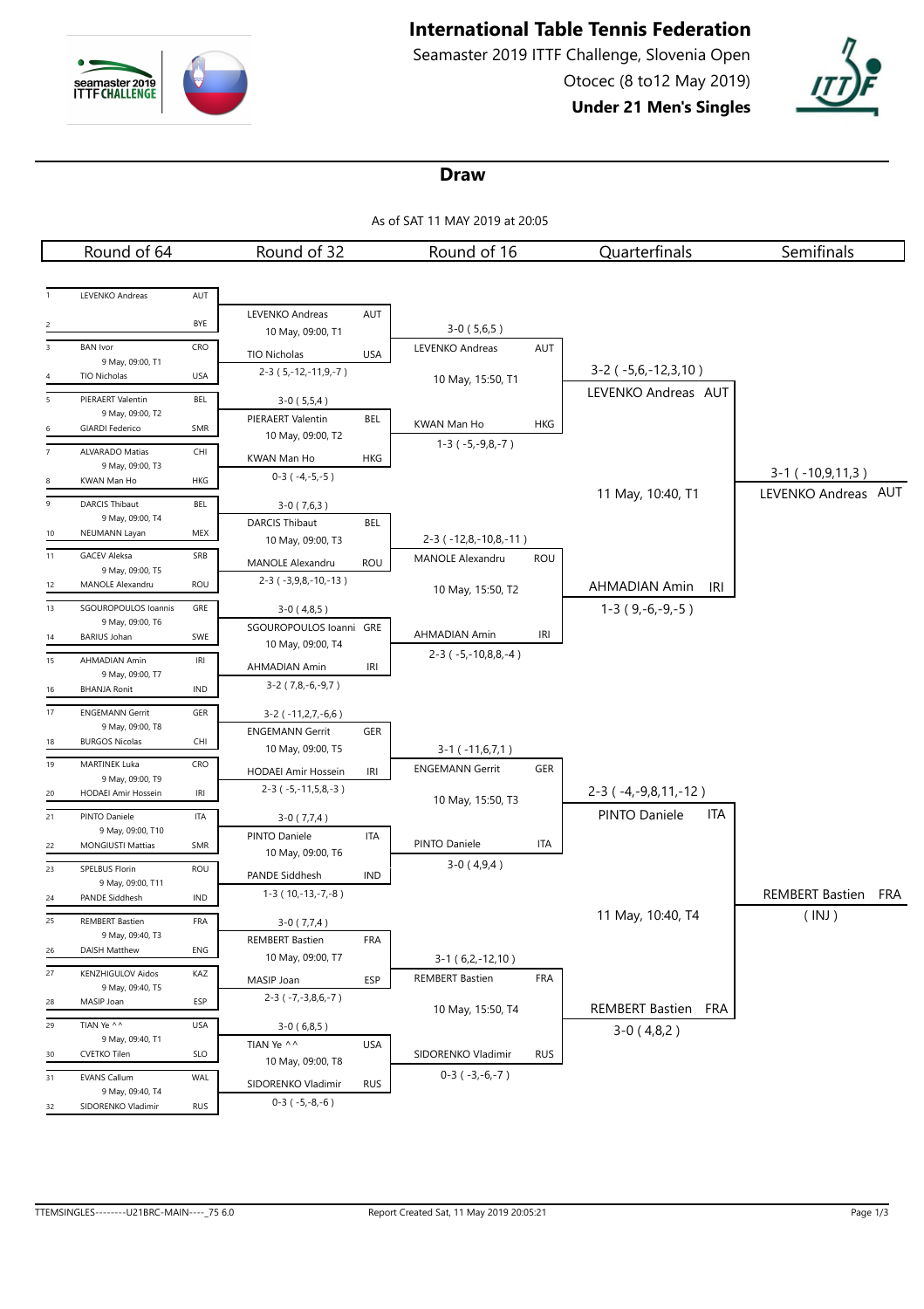

# **International Table Tennis Federation**

Seamaster 2019 ITTF Challenge, Slovenia Open Otocec (8 to12 May 2019)

**Under 21 Men's Singles**



#### **Draw**

As of SAT 11 MAY 2019 at 20:05

|    | Round of 64                               |            | Round of 32                                         |            | Round of 16                 |            | Quarterfinals               | Semifinals          |            |
|----|-------------------------------------------|------------|-----------------------------------------------------|------------|-----------------------------|------------|-----------------------------|---------------------|------------|
|    |                                           |            |                                                     |            |                             |            |                             |                     |            |
| 33 | <b>CNUDDE Florian</b>                     | BEL        | $3-1$ ( $-9,1,7,7$ )                                |            |                             |            |                             |                     |            |
| 34 | 9 May, 09:40, T10<br><b>WETZEL Adrian</b> | <b>NOR</b> | <b>CNUDDE Florian</b>                               | <b>BEL</b> |                             |            |                             |                     |            |
|    |                                           |            | 10 May, 09:00, T9                                   |            | $2-3$ ( $-9,10,9,-8,-4$ )   |            |                             |                     |            |
| 35 | <b>KUBIK Maciej</b><br>9 May, 09:40, T6   | POL        | DE NODREST Leo                                      | FRA        | DE NODREST Leo              | <b>FRA</b> |                             |                     |            |
| 36 | DE NODREST Leo                            | FRA        | $2-3(8,-9,-3,2,-8)$                                 |            | 10 May, 15:50, T5           |            | $3-1$ ( $-9,9,8,7$ )        |                     |            |
| 37 | <b>BRAT Adam</b>                          | <b>SVK</b> | $3-1(5,9,-9,9)$                                     |            |                             |            | DE NODREST Leo FRA          |                     |            |
|    | 9 May, 09:40, T7                          |            | <b>BRAT Adam</b>                                    | <b>SVK</b> | <b>DEVOS Laurens</b>        | <b>BEL</b> |                             |                     |            |
| 38 | KOLODZIEJCZYK Maciej                      | AUT        | 10 May, 09:00, T10                                  |            | $1-3$ ( $-12,-11,9,-5$ )    |            |                             |                     |            |
| 39 | FRIEDRICH Christian<br>9 May, 09:40, T8   | AUT        | <b>DEVOS Laurens</b>                                | <b>BEL</b> |                             |            |                             |                     |            |
| 40 | <b>DEVOS Laurens</b>                      | <b>BEL</b> | $1-3(5,-8,-5,-7)$                                   |            |                             |            |                             | $2-3(9,5,-9,-7,-8)$ |            |
| 41 | <b>GRININGER Thomas</b>                   | AUT        | $0-3(-5,-7,-6)$                                     |            |                             |            | 11 May, 10:40, T3           | <b>TAHARA Shogo</b> | <b>JPN</b> |
|    | 9 May, 09:40, T9                          |            | <b>TAHARA Shogo</b>                                 | <b>JPN</b> |                             |            |                             |                     |            |
| 42 | <b>TAHARA Shogo</b>                       | <b>JPN</b> | 10 May, 09:00, T11                                  |            | $3-1$ ( $-9,9,3,6$ )        |            |                             |                     |            |
| 43 | ZELKO Damjan                              | SLO        | TIUTRIUMOV Aleksandr                                | <b>RUS</b> | <b>TAHARA Shogo</b>         | <b>JPN</b> |                             |                     |            |
| 44 | 9 May, 09:40, T2<br>TIUTRIUMOV Aleksandr  | <b>RUS</b> | $2-3$ ( $-13, 10, -5, 2, -2$ )                      |            | 10 May, 15:50, T6           |            | <b>TAHARA Shogo</b><br>JPN  |                     |            |
| 45 | PICIULIN Gabriele                         | <b>ITA</b> | $1-3(9,-9,-11,-9)$                                  |            |                             |            | $3-2$ ( $-3,-5,8,10,6$ )    |                     |            |
|    | 9 May, 10:20, T1                          |            | PAULIN Erik                                         | <b>SLO</b> |                             |            |                             |                     |            |
| 46 | <b>PAULIN Erik</b>                        | <b>SLO</b> | 10 May, 09:00, T12                                  |            | <b>JARVIS Tom</b>           | ENG        |                             |                     |            |
| 47 | SINGEORZAN Bogdan                         | ROU        | JARVIS Tom                                          | ENG        | $1-3(6,-6,-7,-6)$           |            |                             |                     |            |
| 48 | 9 May, 10:20, T4<br><b>JARVIS Tom</b>     | ENG        | $0-3$ ( $-9,-8,-6$ )                                |            |                             |            |                             |                     |            |
| 49 | <b>CHANDRA Jeet</b>                       | <b>IND</b> | $3-0(8,10,11)$                                      |            |                             |            |                             |                     |            |
|    | 9 May, 10:20, T3                          |            | <b>CHANDRA Jeet</b>                                 | <b>IND</b> |                             |            |                             |                     |            |
| 50 | DUFFOO Felipe                             | PER        | 10 May, 09:40, T1                                   |            | $3-1$ ( $-9,5,3,8$ )        |            |                             |                     |            |
| 51 | LEVAJAC Dimitrije                         | SRB        | <b>HRIBAR Peter</b>                                 | <b>SLO</b> | <b>CHANDRA Jeet</b>         | IND        |                             |                     |            |
| 52 | 9 May, 10:20, T2<br><b>HRIBAR Peter</b>   | <b>SLO</b> | $1-3$ ( $-6,-10,6,-7$ )                             |            |                             |            | $0-3(-9,-9,-9)$             |                     |            |
| 53 | FENG Yi-Hsin                              | TPE        |                                                     |            | 10 May, 15:50, T7           |            | FENG Yi-Hsin<br><b>TPE</b>  |                     |            |
|    | 9 May, 10:20, T5                          |            | $3-0(9,3,8)$<br>FENG Yi-Hsin                        | TPE        |                             |            |                             |                     |            |
| 54 | <b>GIROD Dorian</b>                       | SUI        | 10 May, 09:40, T2                                   |            | FENG Yi-Hsin                | TPE        |                             |                     |            |
| 55 | VALENZUELA David                          | CHI        | PUTUNTICA Andrei                                    | <b>MDA</b> | $3-2$ (9,-10,5,-10,6)       |            |                             |                     |            |
| 56 | 9 May, 10:20, T6<br>PUTUNTICA Andrei      | MDA        | $2-3(5,-4,9,-3,-8)$                                 |            |                             |            |                             | FENG Yi-Hsin        | <b>TPE</b> |
| 57 | SPANIK Tibor                              | <b>SVK</b> |                                                     |            |                             |            | 11 May, 10:40, T2           | $3-0(8,2,5)$        |            |
|    | 9 May, 10:20, T7                          |            | $3-1(7,-8,7,8)$<br>SPANIK Tibor                     | SVK        |                             |            |                             |                     |            |
| 58 | <b>KOTOV Anton</b>                        | <b>RUS</b> | 10 May, 09:40, T3                                   |            | $1-3$ ( $-5, -11, 13, -8$ ) |            |                             |                     |            |
| 59 | MARINKOVIC Nikola                         | SRB        | MARINKOVIC Nikola                                   | SRB        | MARINKOVIC Nikola           | SRB        |                             |                     |            |
| 60 | 9 May, 10:20, T8<br>POSCH Lars            | SUI        | $3-1$ ( $-9,6,8,5$ )                                |            |                             |            |                             |                     |            |
|    |                                           |            |                                                     |            | 10 May, 15:50, T8           |            | ROLLAND Jules<br><b>FRA</b> |                     |            |
| 61 | ROLLAND Jules<br>9 May, 10:20, T9         | FRA        | $3-1$ ( $8, -4, 8, 12$ )                            |            |                             |            | $0-3(-8,-3,-9)$             |                     |            |
| 62 | KASHIWA Takeru                            | <b>JPN</b> | ROLLAND Jules<br>10 May, 09:40, T4                  | <b>FRA</b> | ROLLAND Jules               | FRA        |                             |                     |            |
| 63 | ROSSI Carlo                               | ITA        |                                                     |            | $3-1$ (10,8, -4,12)         |            |                             |                     |            |
|    | 9 May, 10:20, T10                         |            | THAKKAR Manav Vikash IND<br>$1-3$ ( $-5,-7,10,-5$ ) |            |                             |            |                             |                     |            |
| 64 | THAKKAR Manav Vikash                      | IND        |                                                     |            |                             |            |                             |                     |            |